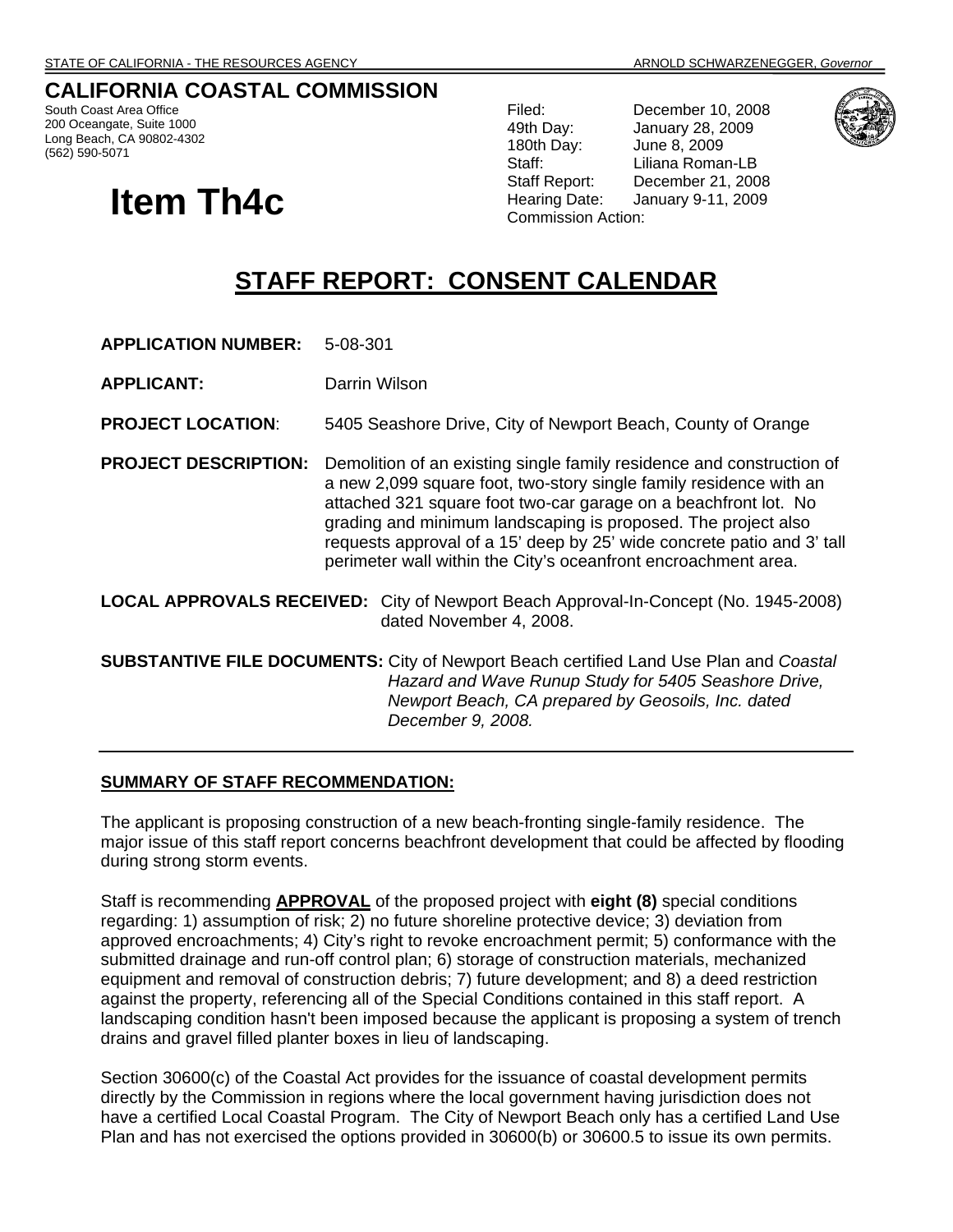#### *5-08-301 (Wilson) Staff Report–Consent Calendar Page 2 of 17*

Therefore, the Coastal Commission is the permit issuing entity and the standard of review is Chapter 3 of the Coastal Act. The certified Land Use Plan may be used for guidance.

# **LIST OF EXHIBITS**

- 1. Location Map
- 2. Assessor's Parcel Map
- 3. Project Plans

# **STAFF RECOMMENDATION:**

Staff recommends that the Commission **APPROVE** the permit application with special conditions.

#### **MOTION:**

*I move that the Commission approve the coastal development permit applications included on the consent calendar in accordance with the staff recommendations.*

Staff recommends a **YES** vote. Passage of this motion will result in approval of all the permits included on the consent calendar. The motion passes only by affirmative vote of a majority of the Commissioners present.

#### **RESOLUTION:**

# **I. APPROVAL WITH CONDITIONS**

The Commission hereby **APPROVES** a coastal development permit for the proposed development and adopts the findings set forth below on grounds that the development as conditioned will be in conformity with the policies of Chapter 3 of the Coastal Act and will not prejudice the ability of the local government having jurisdiction over the area to prepare a Local Coastal Program conforming to the provisions of Chapter 3. Approval of the permit complies with the California Environmental Quality Act because either 1) feasible mitigation measures and/or alternatives have been incorporated to substantially lessen any significant adverse effects of the development on the environment, or 2) there are no further feasible mitigation measures or alternatives that would substantially lessen any significant adverse impacts of the development on the environment.

# **II. STANDARD CONDITIONS**

- 1. Notice of Receipt and Acknowledgment. The permit is not valid and development shall not commence until a copy of the permit, signed by the permittee or authorized agent, acknowledging receipt of the permit and acceptance of the terms and conditions, is returned to the Commission office.
- 2. Expiration. If development has not commenced, the permit will expire two years from the date this permit is reported to the Commission. Development shall be pursued in a diligent manner and completed in a reasonable period of time. Application for extension of the permit must be made prior to the expiration date.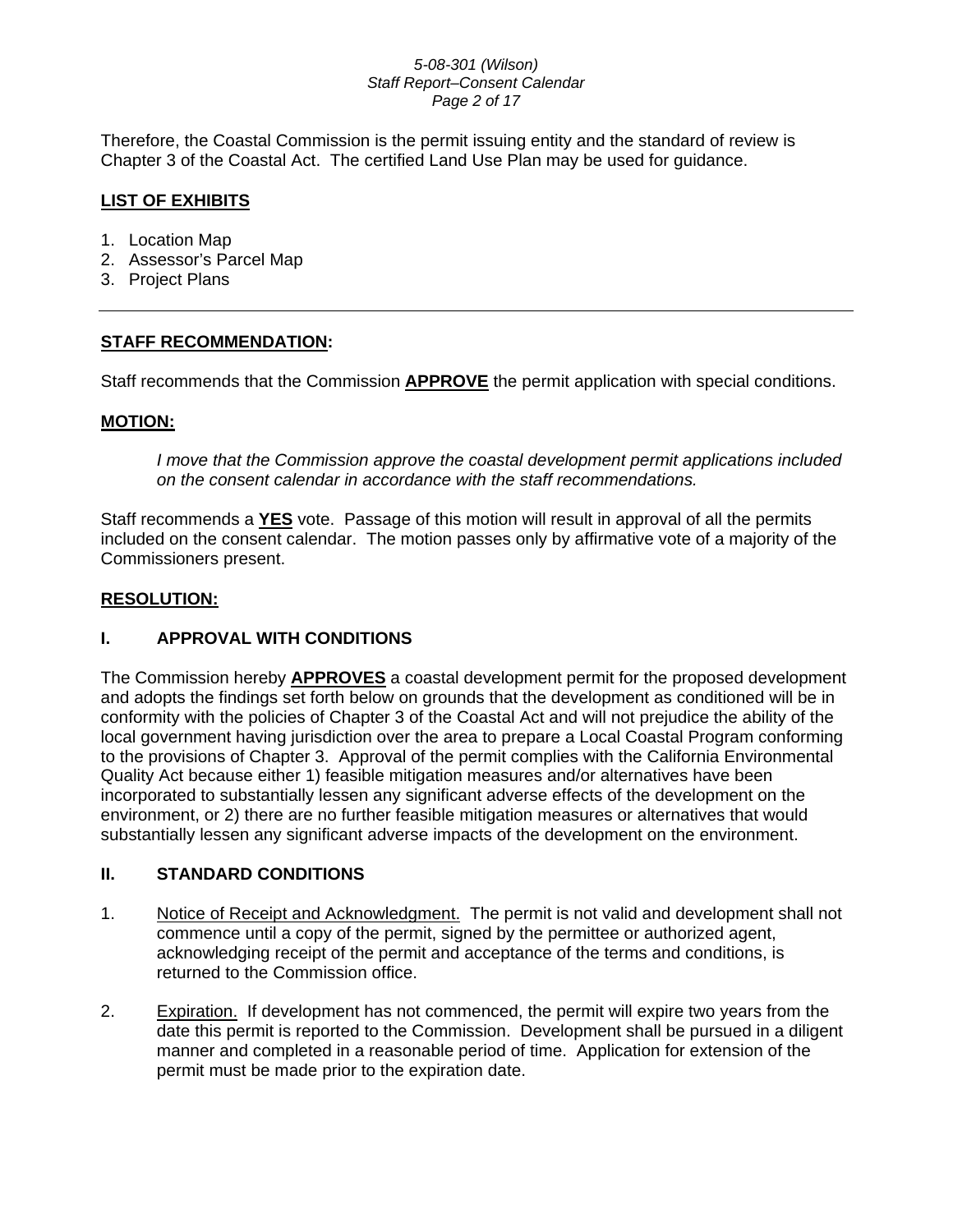#### *5-08-301 (Wilson) Staff Report–Consent Calendar Page 3 of 17*

- 3. Interpretation. Any questions of intent or interpretation of any condition will be resolved by the Executive Director or the Commission.
- 4. Assignment. The permit may be assigned to any qualified person, provided assignee files with the Commission an affidavit accepting all terms and conditions of the permit.
- 5. Terms and Conditions Run with the Land. These terms and conditions shall be perpetual, and it is the intention of the Commission and the permittee to bind all future owners and possessors of the subject property to the terms and conditions.

# **III. SPECIAL CONDITIONS**

# **1. Assumption of Risk, Waiver of Liability and Indemnity**

By acceptance of this permit, the applicant acknowledges and agrees (i) that the site may be subject to hazards from flooding and wave uprush; (ii) to assume the risks to the applicant and the property that is the subject of this permit of injury and damage from such hazards in connection with this permitted development; (iii) to unconditionally waive any claim of damage or liability against the Commission, its officers, agents, and employees for injury or damage from such hazards; and (iv) to indemnify and hold harmless the Commission, its officers, agents, and employees with respect to the Commission's approval of the project against any and all liability, claims, demands, damages, costs (including costs and fees incurred in defense of such claims), expenses, and amounts paid in settlement arising from any injury or damage due to such hazards.

# **2. No Future Shoreline Protective Device**

- A. By acceptance of this permit, the applicant agrees, on behalf of himself and all other successors and assigns, that no shoreline protective device(s) shall ever be constructed to protect the development approved pursuant to Coastal Development Permit No. 5-08-301 including, but not limited to, the residence, garage, foundations, and patio, and any future improvements, in the event that the development is threatened with damage or destruction from waves, erosion, storm conditions or other natural hazards in the future. By acceptance of this permit, the applicant hereby waives, on behalf of himself and all successors and assigns, any rights to construct such devices that may exist under Public Resources Code Section 30235.
- B. By acceptance of this permit, the applicant further agrees, on behalf of himself and all successors and assigns, that the landowners shall remove the development authorized by this permit, including the residence, garage, foundations, and patio, if any government agency has ordered that the structure is not to be occupied due to any of the hazards identified above. In the event that portions of the development fall to the beach before they are removed, the landowners shall remove all recoverable debris associated with the development from the beach and ocean and lawfully dispose of the material in an approved disposal site. Such removal shall require a coastal development permit.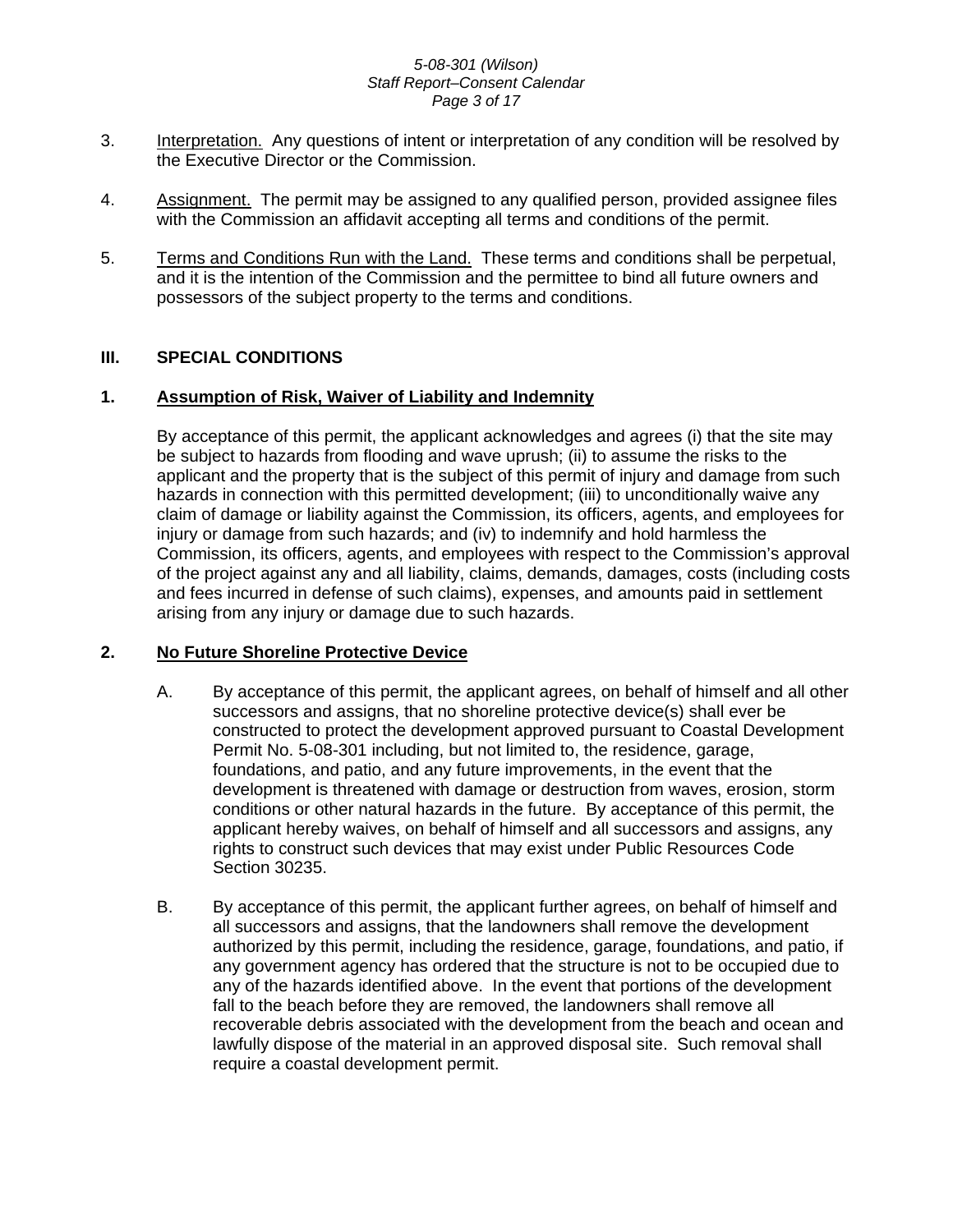#### *5-08-301 (Wilson) Staff Report–Consent Calendar Page 4 of 17*

#### **3. Deviation from Approved Encroachments**

A. The only encroachment into the 15-foot deep encroachment area within the City of Newport Beach Oceanfront public right-of-way allowed by this coastal development permit is a patio wall and planters (no more than 3 feet high) around the perimeter of an at-grade 15' deep by 25' wide concrete patio. Any development in the public right of way, including improvements, repairs, and maintenance, cannot occur without an amendment to this coastal development permit or a new coastal development permit from the Coastal Commission, unless the Executive Director determines through written confirmation that no amendment or new permit is legally required.

#### B. **PRIOR TO ISSUANCE OF THE COASTAL DEVELOPMENT PERMIT**, the applicants shall submit evidence, for the review and approval of the Executive Director, that the encroachment fee required by the City to construct the proposed encroachments has been paid and that the property is enrolled in the City's annual encroachment permit/fee system. The property shall remain enrolled in the City's annual encroachment permit/fee system until the development is removed.

#### **4. City's Right to Revoke Encroachment Permit**

Approval of this coastal development permit shall not restrict the City's right and ability to revoke, without cause, the approved City encroachment permit in order to construct public access and recreation improvements within the public right of way.

#### **5. Drainage and Run-Off Control Plan**

The applicant shall conform to the drainage and run-off control plan dated June 25, 2007 showing roof drainage and paved walkways designed to slope into area drains for onsite infiltration before final discharge into the main sewer. Any proposed changes to the approved plan shall be reported to the Executive Director. No changes to the approved plan shall occur without a Commission amendment to this coastal development permit unless the Executive Director determines that no amendment is required.

#### **6. Storage of Construction Materials, Mechanized Equipment and Removal of Construction Debris**

The permittee shall comply with the following construction-related requirements:

- (a) No construction materials, debris, or waste shall be placed or stored where it may enter the storm drain system leading to the Pacific Ocean;
- (b) Any and all debris resulting from construction activities shall be removed from the project site within 24 hours of completion of the project;
- (c) Erosion control/sedimentation Best Management Practices (BMP's) shall be used to control sedimentation impacts to coastal waters during construction. BMPs shall include, but are not limited to: placement of sand bags around drainage inlets to prevent runoff/sediment transport into the storm drain system and a pre-construction meeting to review procedural and BMP guidelines;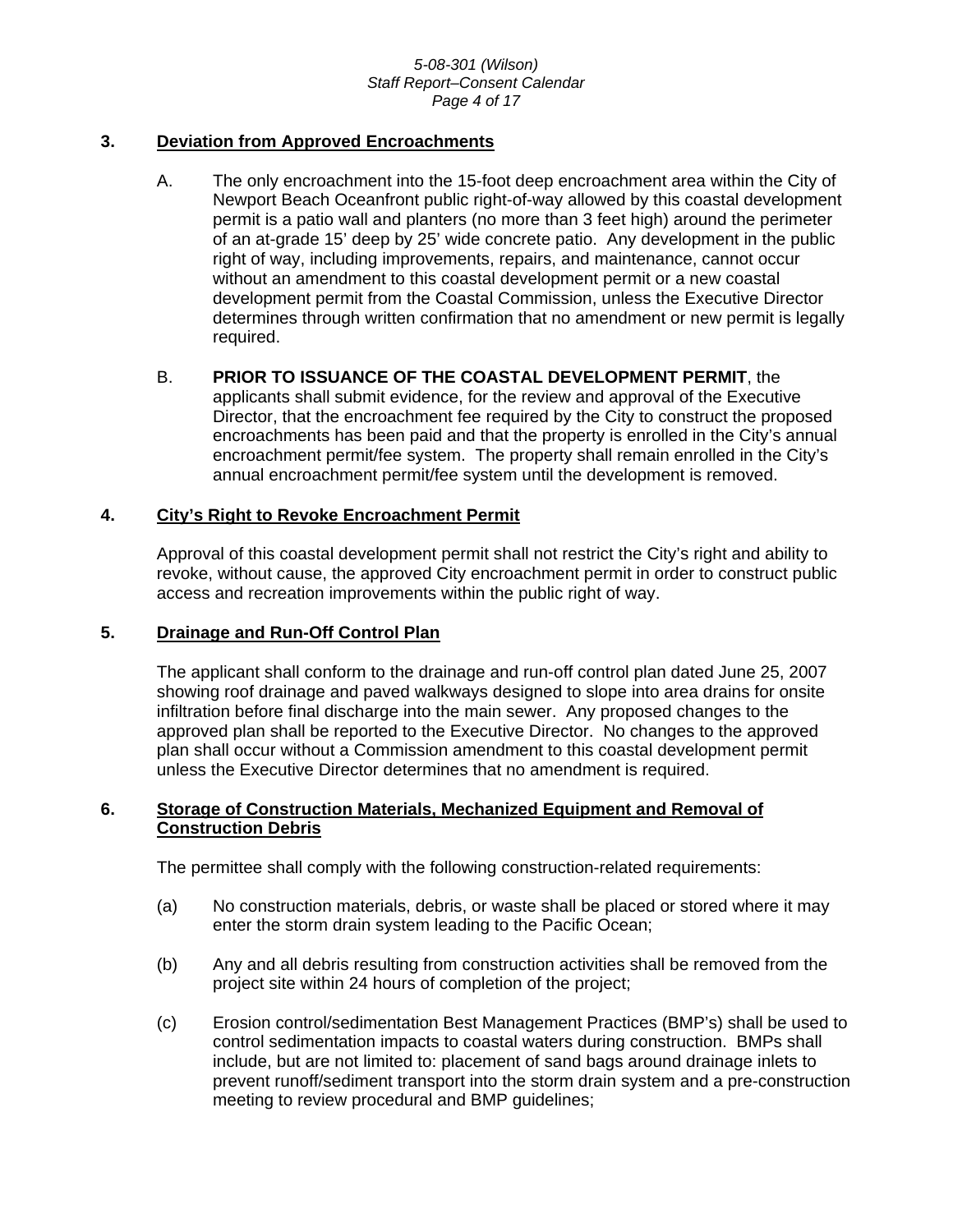#### *5-08-301 (Wilson) Staff Report–Consent Calendar Page 5 of 17*

(d) Construction debris and sediment shall be removed from construction areas each day that construction occurs to prevent the accumulation of sediment and other debris which may be discharged into coastal waters. Debris shall be disposed of outside the coastal zone, as proposed by the applicant.

#### **7. Future Development**

This permit is only for the development described in Coastal Development Permit No. 5-08- 301. Pursuant to Title 14 California Code of Regulations Section 13250(b) (6), the exemptions otherwise provided in Public Resources Code Section 30610(a) shall not apply to the development governed by Coastal Development Permit No. 5-08-301. Accordingly, any future improvements to the single-family house authorized by this permit, including but not limited to repair and maintenance identified as requiring a permit in Public Resources Section 30610(d) and Title 14 California Code of Regulations Sections 13252(a)-(b), shall require an amendment to Permit No. 5-08-301 from the Commission or shall require an additional coastal development permit from the Commission or from the applicable certified local government.

#### **8. Generic Deed Restriction**

**PRIOR TO ISSUANCE OF THE COASTAL DEVELOPMENT PERMIT**, the applicant shall submit to the Executive Director for review and approval documentation demonstrating that the landowner(s) have executed and recorded against the parcel(s) governed by this permit a deed restriction, in a form and content acceptable to the Executive Director: (1) indicating that, pursuant to this permit, the California Coastal Commission has authorized development on the subject property, subject to terms and conditions that restrict the use and enjoyment of that property; and (2) imposing the Special Conditions of this permit as covenants, conditions and restrictions on the use and enjoyment of the Property. The deed restriction shall include a legal description of the entire parcel or parcels governed by this permit. The deed restriction shall also indicate that, in the event of an extinguishment or termination of the deed restriction for any reason, the terms and conditions of this permit shall continue to restrict the use and enjoyment of the subject property so long as either this permit or the development it authorizes, or any part, modification, or amendment thereof, remains in existence on or with respect to the subject property.

# **IV. FINDINGS AND DECLARATIONS:**

The Commission hereby finds and declares:

# **A. PROJECT LOCATION AND DESCRIPTION**

The subject site is located at 5405 Seashore Drive within the City of Newport Beach, Orange County (Exhibits 1 & 2). The lot area is 1,860 square feet. The City of Newport Beach Land Use Plan (LUP) designates the site as RH-A High Density Residential. The project is located within an existing urban residential area, located between the mouth of the Santa Ana River and the Newport Pier.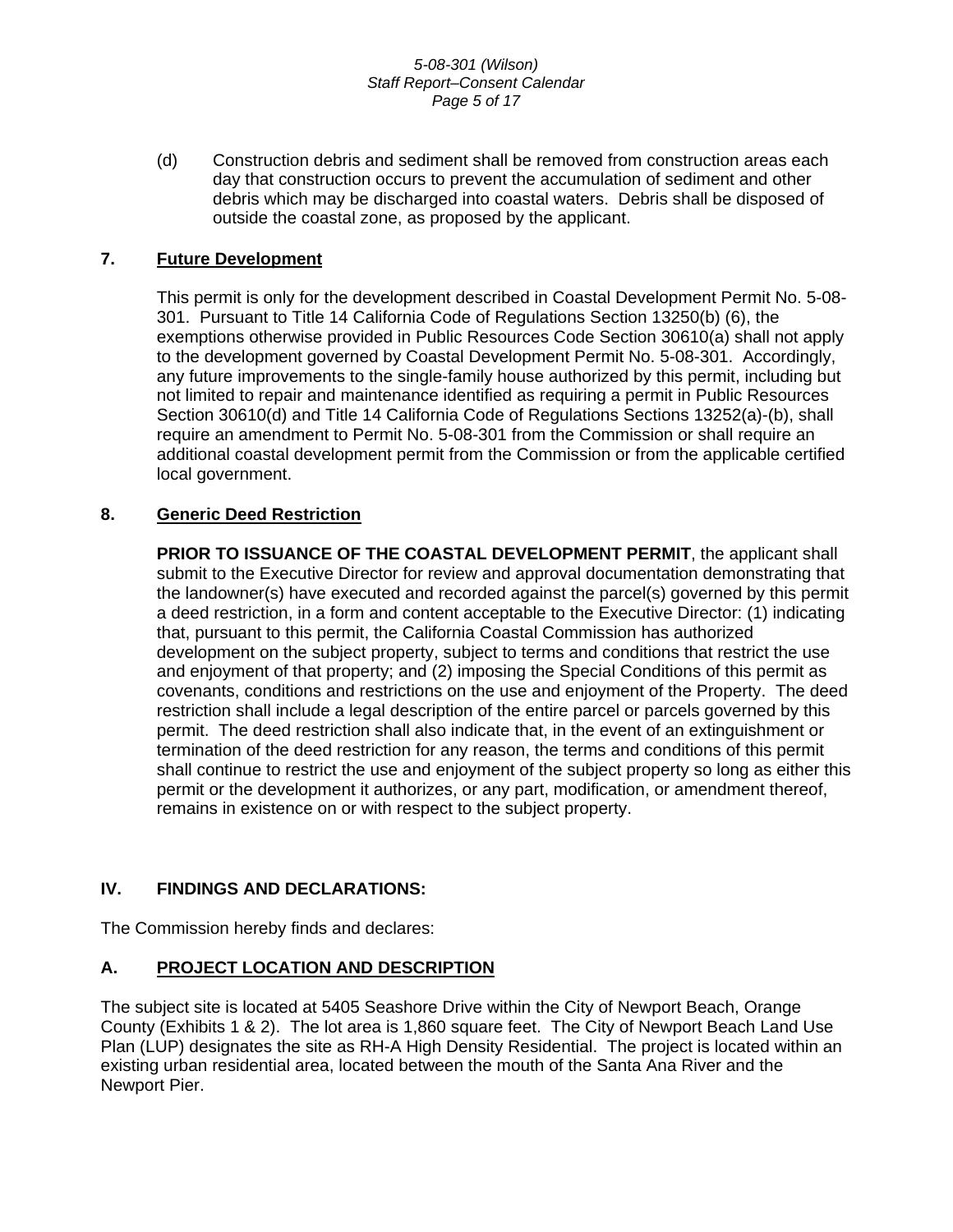#### *5-08-301 (Wilson) Staff Report–Consent Calendar Page 6 of 17*

The site is a beachfront lot located between the first public road and the sea. There is a wide sandy beach (approx. 300 feet wide) between the subject property and the Pacific Ocean. Due to its oceanfront location, the project site may be potentially exposed to the hazard of wave uprush during a severe storm event.

The applicant is proposing to demolish an existing two-story single family residence and construct a new 2,099 sq. ft., 24' high, three-story single-family residence on the existing foundation with an attached 321 sq. ft. two-car garage on a beachfront lot (Exhibit 3). In addition, the proposed project consists of hardscape improvements and a request for 'after-the-fact' approval of an existing 15' deep by 25' wide concrete patio into the 15-foot deep encroachment area within the City of Newport Beach oceanfront public right-of-way. The applicant acquired the proper City encroachments permits, but not a Coastal Development Permit for the patio encroachment. The applicant proposes water quality improvements as part of the proposed project consisting of directing roof runoff to subterranean French drain systems at both ends of the property. Landscaping is not proposed.

The proposed project is consistent with the City's 5-foot required setback from the seaward property line. Vertical public access to this beach is available at the end of  $54<sup>th</sup>$  Street, approximately 40 feet south of the site. Lateral public access is available along the wide sandy beach seaward of the subject site. However, the proposed patio encroachment would contribute to the cumulative adverse impact on beach use resulting from the various existing encroachments on the public right-of-way in the area. In addition, the encroachments could make it difficult in the future for the City to improve the public right-of-way for lateral access purposes.

The proposed patio development is located in an area where a 15 foot encroachment onto the City of Newport Beach Oceanfront public right-of-way on the seaward side of the home is allowed. The City holds the public right-of-way for street/walkway/bikeway purposes. The public right-of-way is designated on assessor's parcel maps as Oceanfront Street (Exhibit #2). Portions of Oceanfront Street in the central part of the Balboa Peninsula near the City's two municipal piers are developed with a public walkway/bikeway. In the vicinity of the subject site, however, the City has never constructed any part of the Oceanfront Street, but it has at times addressed the possibility of constructing a bike path and pedestrian walkway in the right-of-way in this area.

In 1991, the Commission certified an amendment to the City of Newport Beach Land Use Plan (LUP). The LUP acknowledges the adverse public access impacts that will result from the development on the sandy beach area which is owned by the City for street purposes. This cumulative impact is addressed in the certified LUP by imposition of a mitigation plan. The mitigation plan requires that fees paid by encroaching homeowners be applied to improving public access in Newport Beach. The City has constructed a number of public access improvements (including street end improvements which provide additional public parking spaces) using the encroachment fee funds. When it certified the LUP amendment allowing these encroachments, the Commission found that, if developed consistent with the mitigation plan, encroachments onto the City's Oceanfront public right-of-way would be consistent with the public access and recreation policies of Chapter 3 of the Coastal Act.

The LUP encroachment policies allow encroachment onto the Oceanfront right-of-way in the area of the subject site, which is between  $52^{nd}$  and  $36^{th}$  Streets. Encroachments in this area may be up to 15 feet. The LUP policies allow encroachments only if they do not interfere with access to the beach or ocean, when a building permit is not required, and subject to payment of a mitigation fee.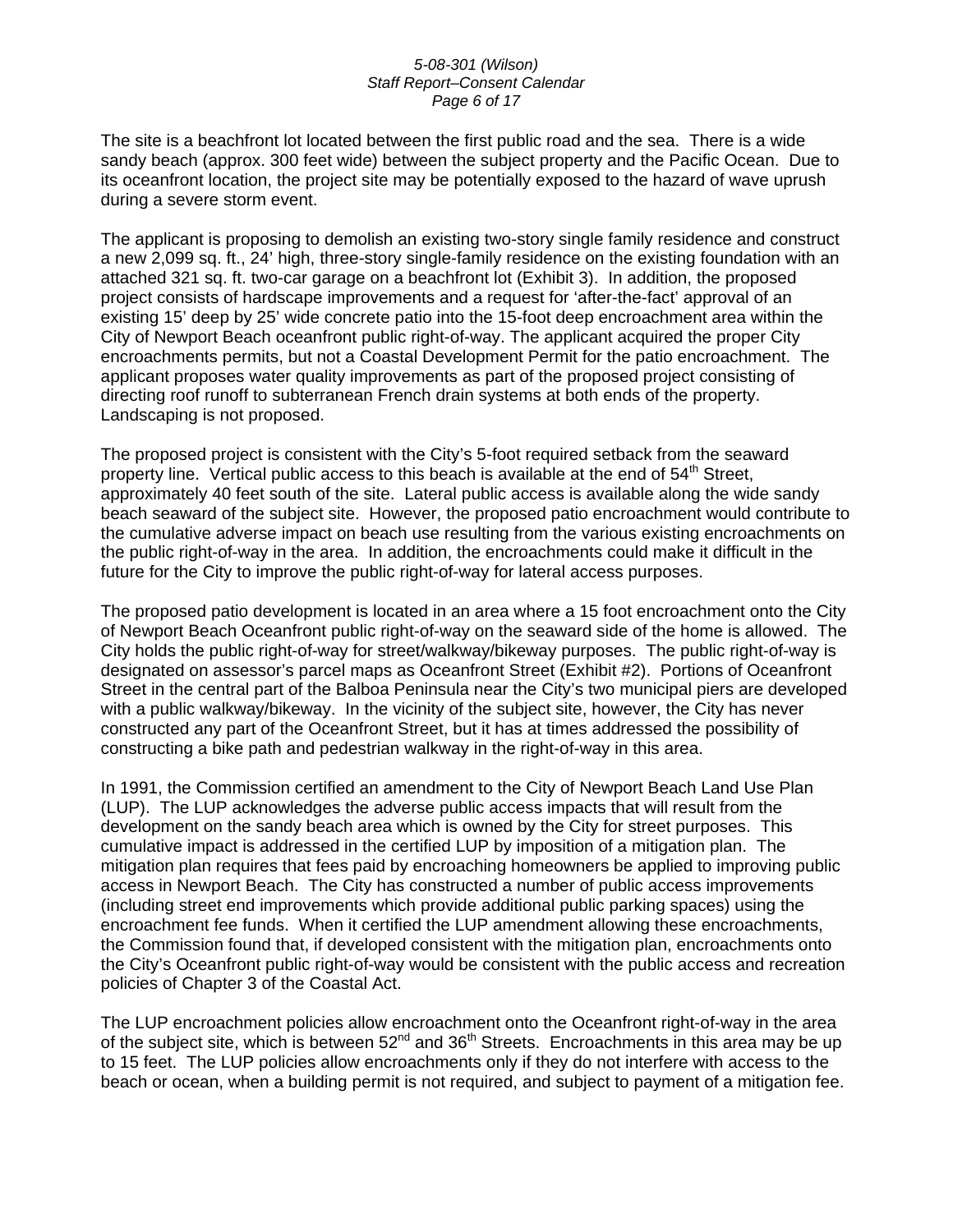#### *5-08-301 (Wilson) Staff Report–Consent Calendar Page 7 of 17*

The Commission finds that construction of the encroachments at the subject site is consistent with the certified LUP encroachment policies.

The applicant provided a copy of the Annual Oceanfront Encroachment Permit issued on January 11, 2008. In this case, the Commission finds that the proposed encroachment is consistent with the certified LUP encroachment policies and the Chapter 3 public access policies of the Coastal Act. The findings for which are found in the Newport Beach LUP Amendment 90-1 approved by the Commission on June 11, 1991 and which are incorporated here by reference. In addition, the City is continuing to carry out the public access improvements required by the LUP mitigation plan to offset any adverse impacts of the encroachments. The mitigation fee collected by the City is an annual recurring fee. In order to assure that the encroachments are consistent with the Land Use Plan policies addressing Oceanfront encroachments as certified by the Commission, and so are consistent with the public access policies of the Coastal Act, the applicant must submit evidence that the required encroachment fee payment is up to date. Therefore, as a condition of approval the applicant is required to submit, for the review and approval of the Executive Director, evidence that the current encroachment permit fee has been paid to the City. The property must remain enrolled in the annual fee program until the development is removed.

Section 13250 of the California Code of Regulations provides that development such as the proposed encroachments are not exempt from obtaining a coastal development permit pursuant to Coastal Act Section 30610(a). However, to ensure that no further encroachments occur without an approved amendment to this coastal development permit or approval of a new coastal development permit, the Commission imposes Special Condition #3 which requires that an amendment to this permit or a new coastal development permit be obtained for any deviations to the encroachments described in this permit. This would allow the Commission to evaluate future encroachment deviations for adverse public access and recreation impacts.

Additionally, the permittee signed an encroachment agreement with the City in which he waived his right to contest the ability of the City to remove the encroachments in order to build public access improvements within the public right of way. Thus the proposed project is also conditioned to provide that issuance of the coastal development permit does not restrict nor interfere with the City's right to revoke its encroachment permit, without cause, in order to construct public access and recreation improvements in the public right-of way. This would ensure future opportunities for public access and recreation.

# **B. HAZARDS**

Development adjacent to the ocean is inherently hazardous. Development which may require a protective device in the future cannot be allowed due to the adverse impacts such devices have upon, among other things, public access, visual resources and shoreline processes. To minimize the project's impact on shoreline processes, and to minimize risks to life and property, the development has been conditioned to comply with one or more of the following: require an appropriate set-back from the water; require a drainage and runoff control plan to direct, treat, and minimize the flow of water offsite; prohibit construction of protective devices (such as a seawall) in the future; and to require that the landowner and any successor-in-interest assume the risk of undertaking the development. As conditioned, the Commission finds that the development conforms to the requirements of Sections 30235 and 30253 of the Coastal Act regarding the siting of development in hazardous locations.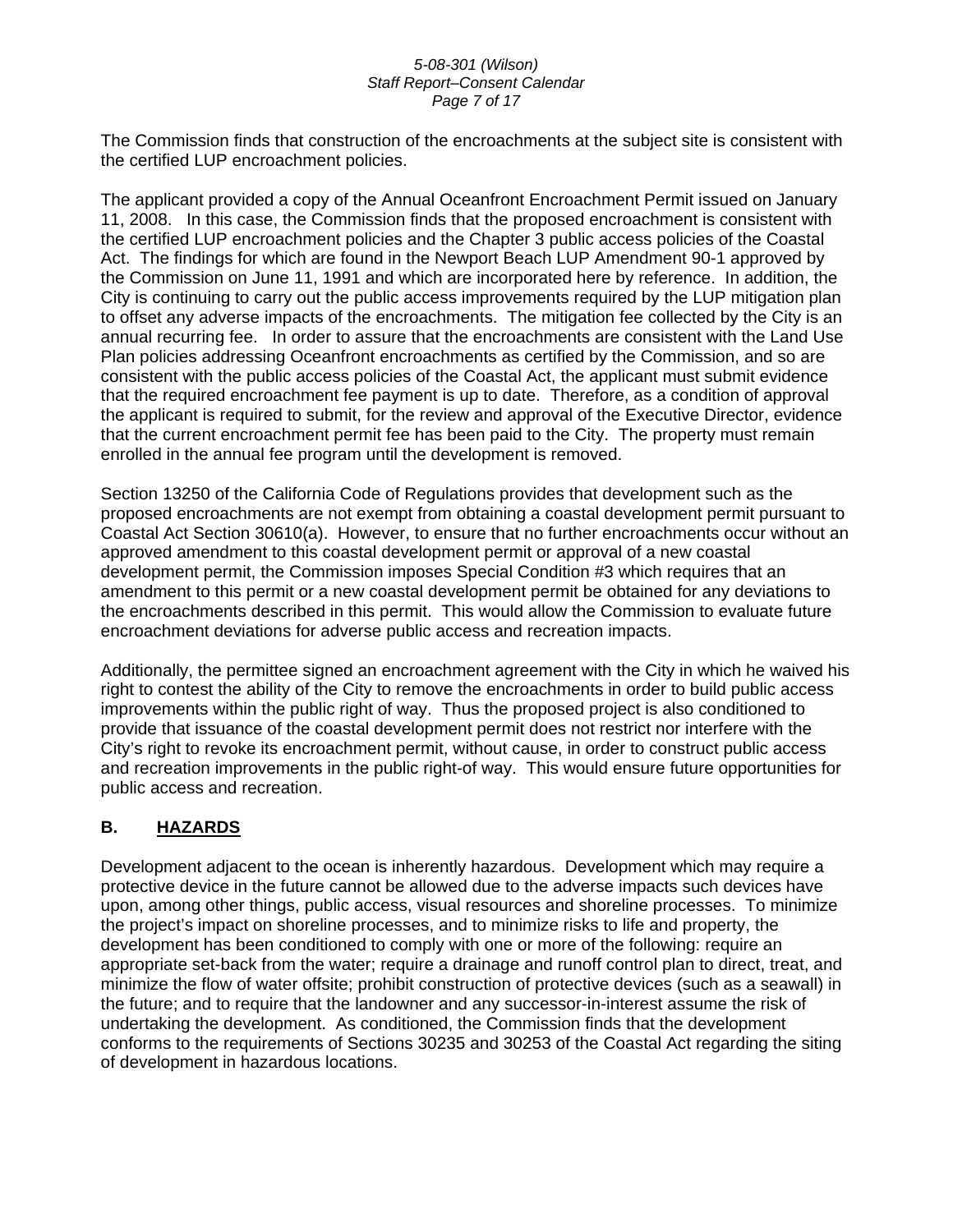#### *5-08-301 (Wilson) Staff Report–Consent Calendar Page 8 of 17*

# **C. DEVELOPMENT**

The development is located within an existing developed area and is compatible with the character and scale of the surrounding area. However, the proposed project raises concerns that future development of the project site potentially may result in a development which is not consistent with the Chapter 3 policies of the Coastal Act. To assure that future development is consistent with the Chapter 3 policies of the Coastal Act, the Commission finds that a future improvements special condition be imposed. As conditioned the development conforms to the Chapter 3 policies of the Coastal Act.

# **D. PUBLIC ACCESS**

The proposed development will not affect the public's ability to gain access to, and/or to use the coast and nearby recreational facilities. Therefore, as proposed the development, as conditioned, conforms to Sections 30210 through 30214, Sections 30220 through 30224, and 30252 of the Coastal Act.

# **E. WATER QUALITY**

The proposed development has a potential for a discharge of polluted runoff from the project site into coastal waters. The development, as proposed and as conditioned, incorporates design features to minimize the effect of construction and post-construction activities on the marine environment. These design features include, but are not limited to, the appropriate management of equipment and construction materials, reducing runoff through the use of permeable surfaces, the use of non-invasive drought tolerant vegetation to reduce and treat the runoff discharged from the site, and for the use of post-construction best management practices to minimize the project's adverse impact on coastal waters. Therefore, the Commission finds that the proposed development, as conditioned, conforms to Sections 30230 and 30231 of the Coastal Act regarding the protection of water quality to promote the biological productivity of coastal waters and to protect human health.

# **F. DEED RESTRICTION**

To ensure that any prospective future owners of the property are made aware of the applicability of the conditions of this permit, the Commission imposes one additional condition requiring that the property owner record a deed restriction against the property, referencing all of the above Special Conditions of this permit and imposing them as covenants, conditions and restrictions on the use and enjoyment of the property. Thus, as conditioned, any prospective future owner will receive actual notice of the restrictions and/or obligations imposed on the use and enjoyment of the land including the risks of the development and/or hazards to which the site is subject, and the Commission's immunity from liability.

# **G. LOCAL COASTAL PROGRAM**

Coastal Act section 30604(a) states that, prior to certification of a local coastal program ("LCP"), a coastal development permit can only be issued upon a finding that the proposed development is in conformity with Chapter 3 of the Act and that the permitted development will not prejudice the ability of the local government to prepare an LCP that is in conformity with Chapter 3. The Land Use Plan for the City of Newport Beach was effectively certified on May 19, 1982. The certified LUP was updated on October 13, 2005. As conditioned, the proposed development is consistent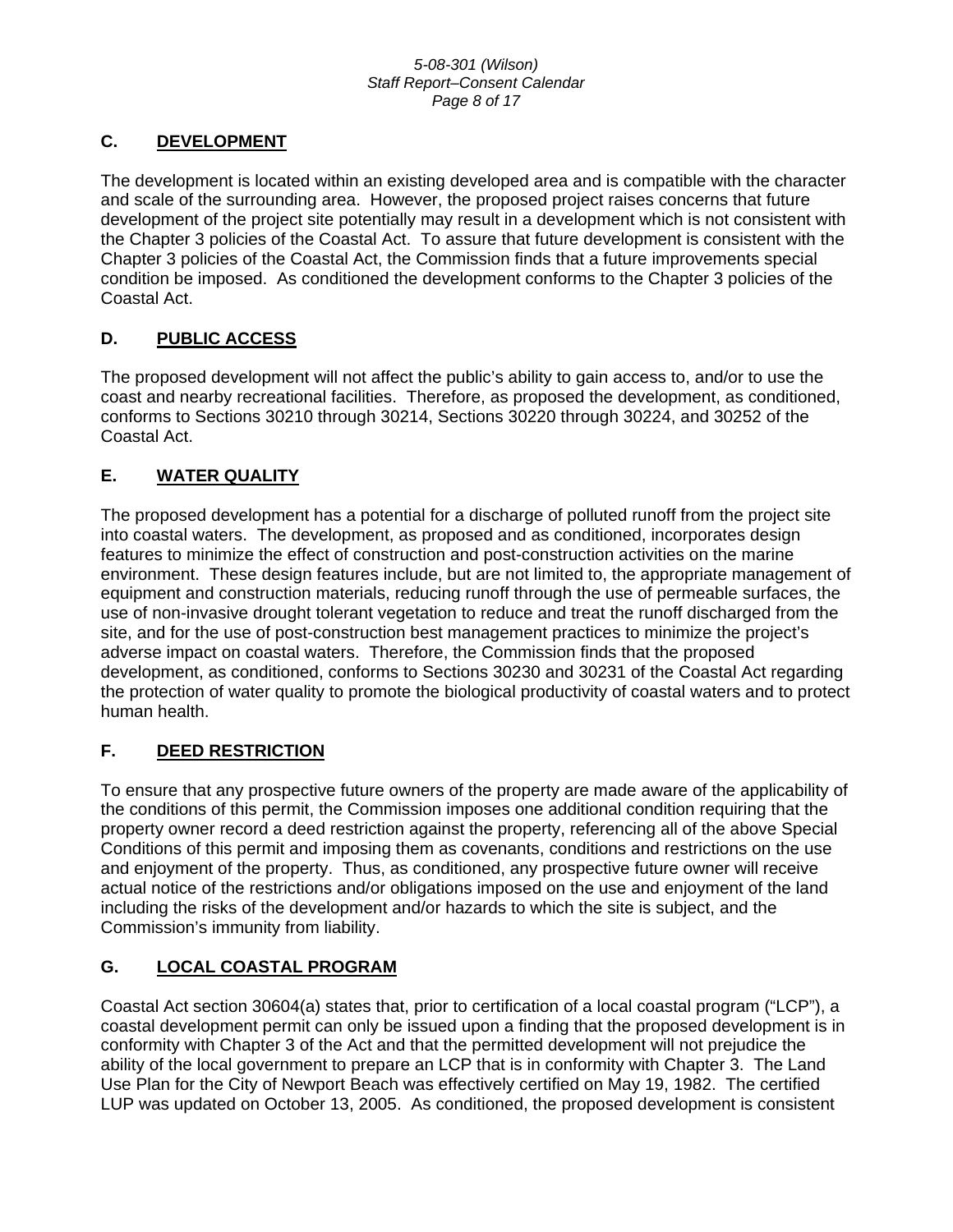#### *5-08-301 (Wilson) Staff Report–Consent Calendar Page 9 of 17*

with Chapter 3 of the Coastal Act and with the certified Land Use Plan for the area. Approval of the project, as conditioned, will not prejudice the ability of the local government to prepare an LCP that is in conformity with the provisions of Chapter 3 of the Coastal Act.

# **H. CALIFORNIA ENVIRONMENTAL QUALITY ACT**

As conditioned, there are no feasible alternatives or additional feasible mitigation measures available that would substantially lessen any significant adverse effect that the activity may have on the environment. Therefore, the Commission finds that the proposed project, as conditioned to mitigate the identified impacts, is the least environmentally damaging feasible alternative and can be found consistent with the requirements of the Coastal Act to conform to CEQA.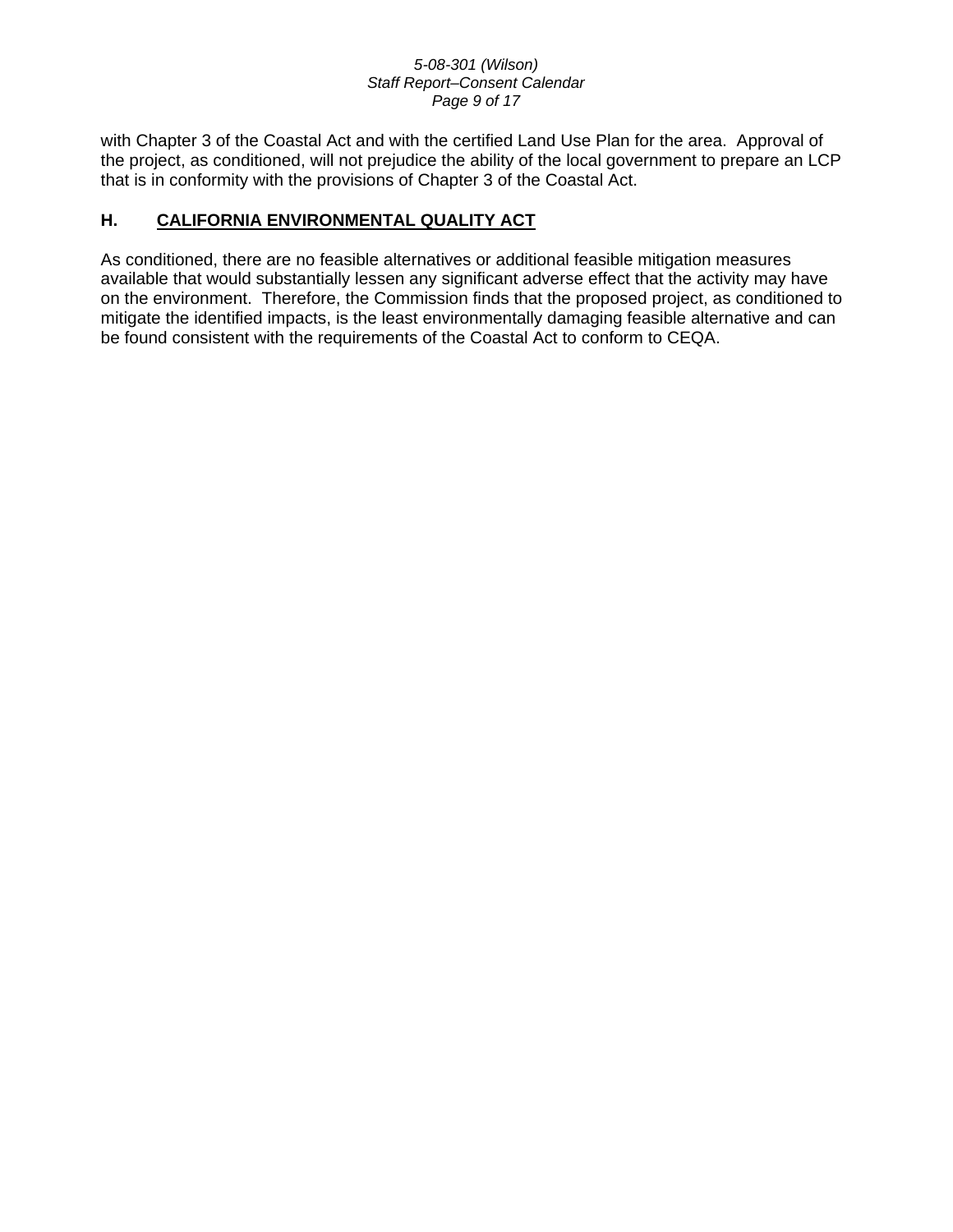*5-08-301 (Wilson) Staff Report–Consent Calendar Page 10 of 17*

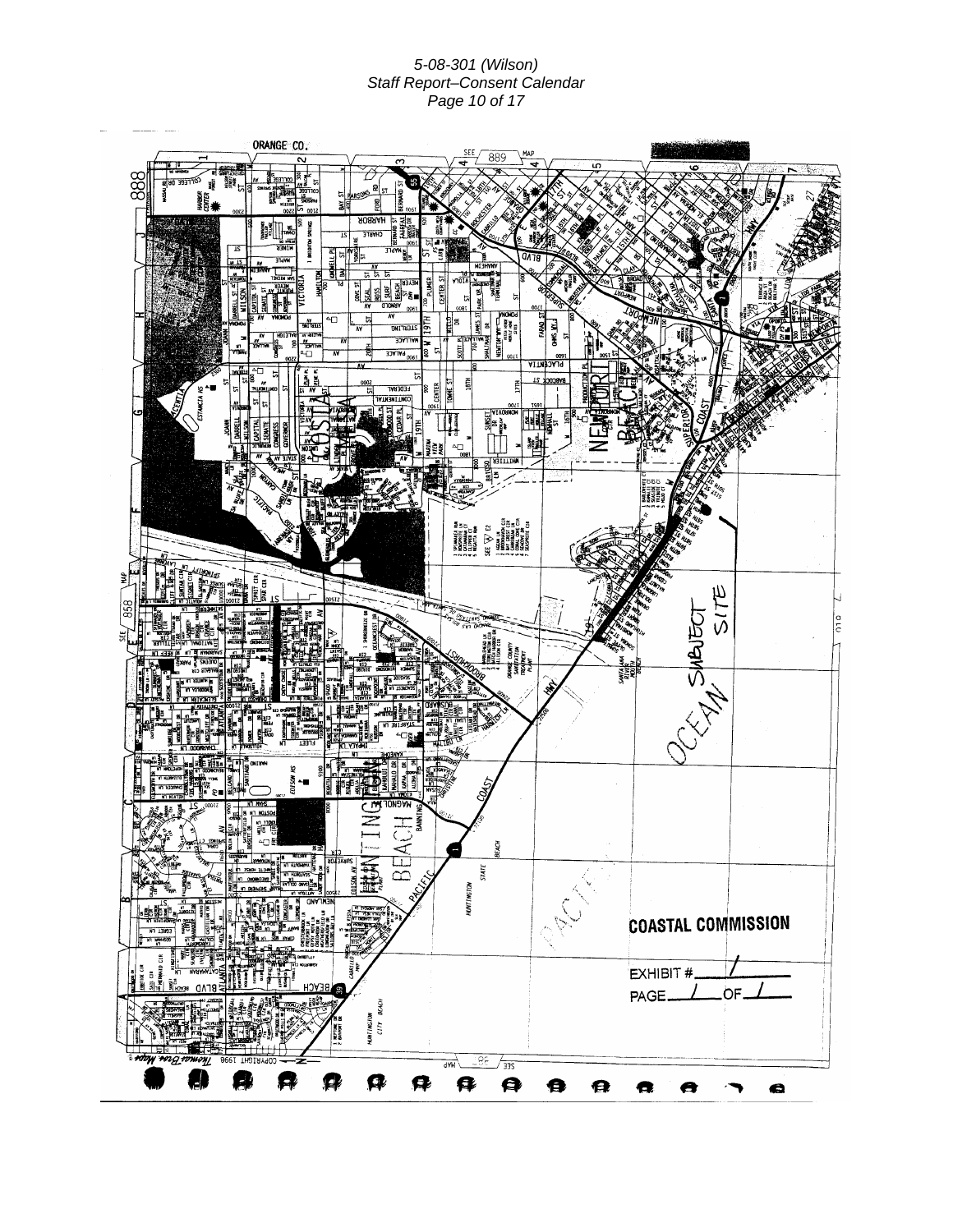#### *5-08-301 (Wilson) Staff Report–Consent Calendar Page 11 of 17*

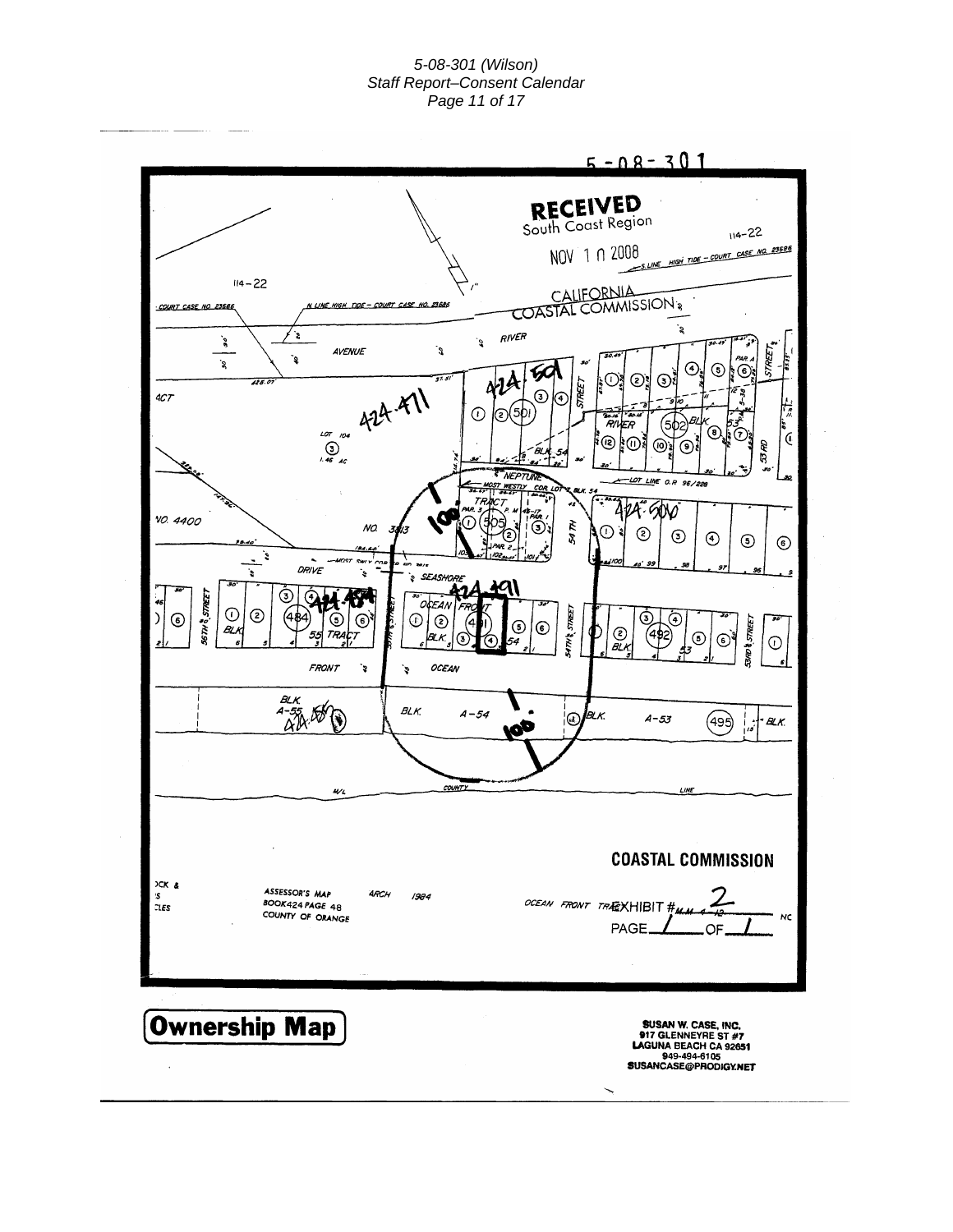#### *5-08-301 (Wilson) Staff Report–Consent Calendar Page 12 of 17*

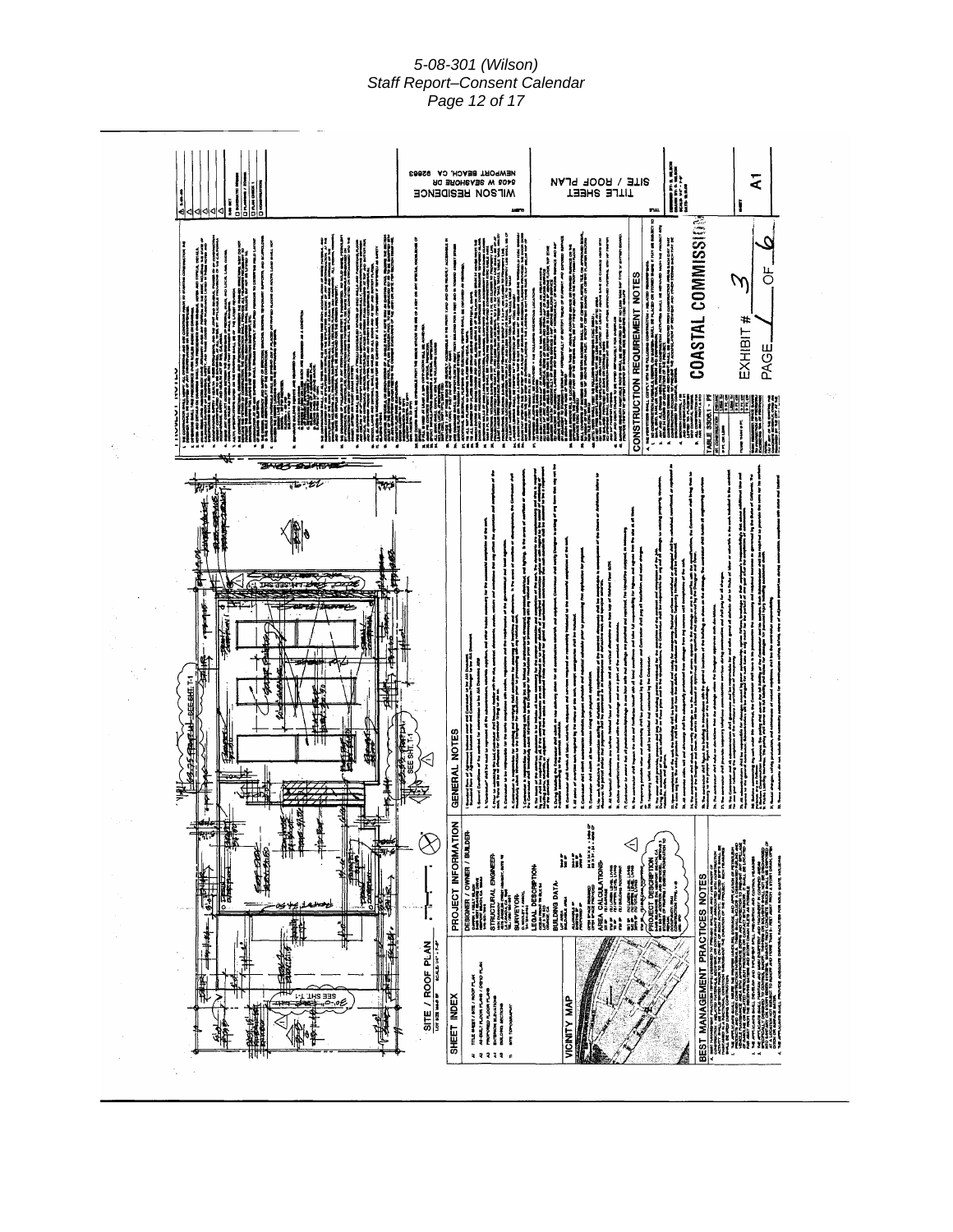#### *5-08-301 (Wilson) Staff Report–Consent Calendar Page 13 of 17*

![](_page_12_Figure_1.jpeg)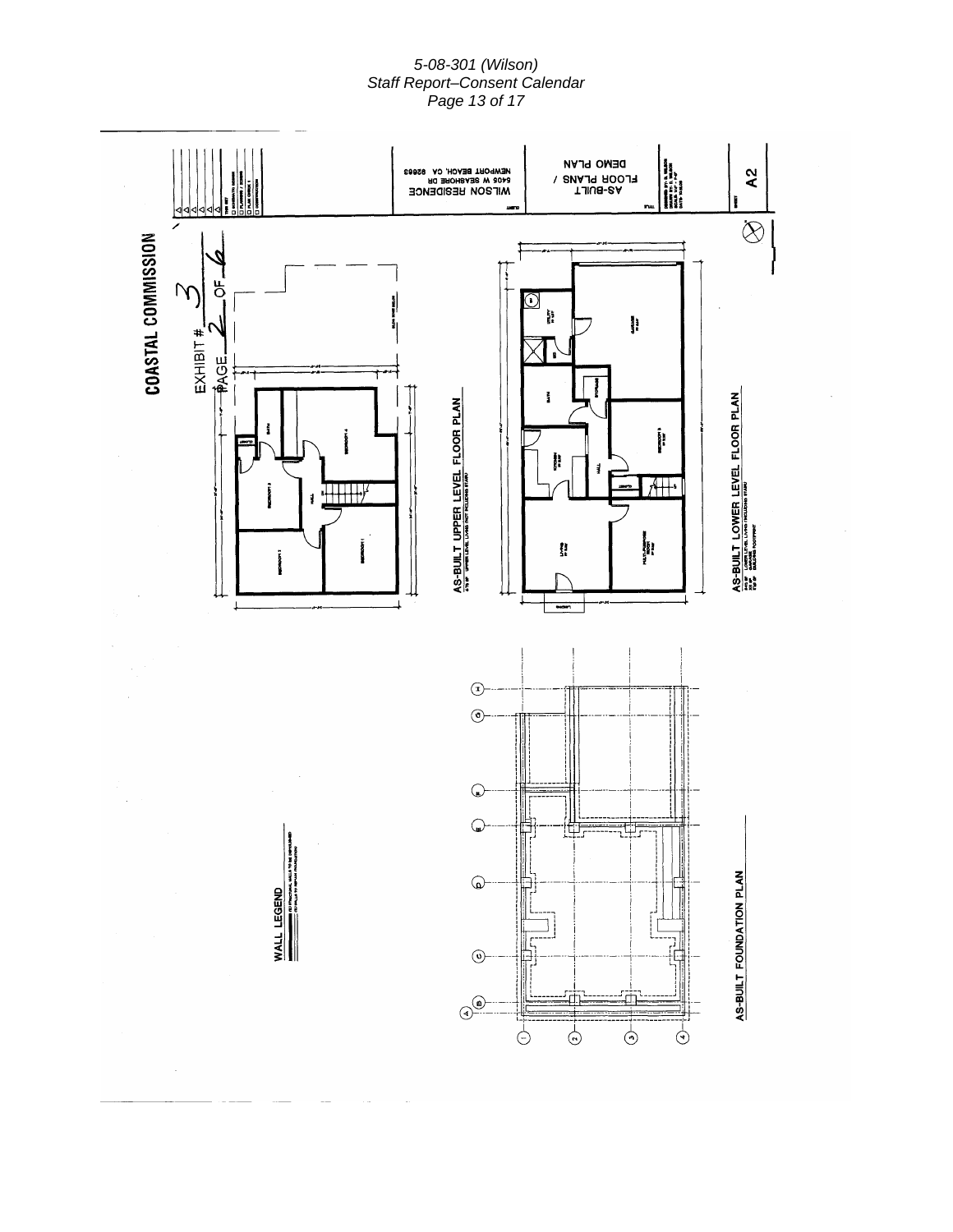#### *5-08-301 (Wilson) Staff Report–Consent Calendar Page 14 of 17*

![](_page_13_Figure_1.jpeg)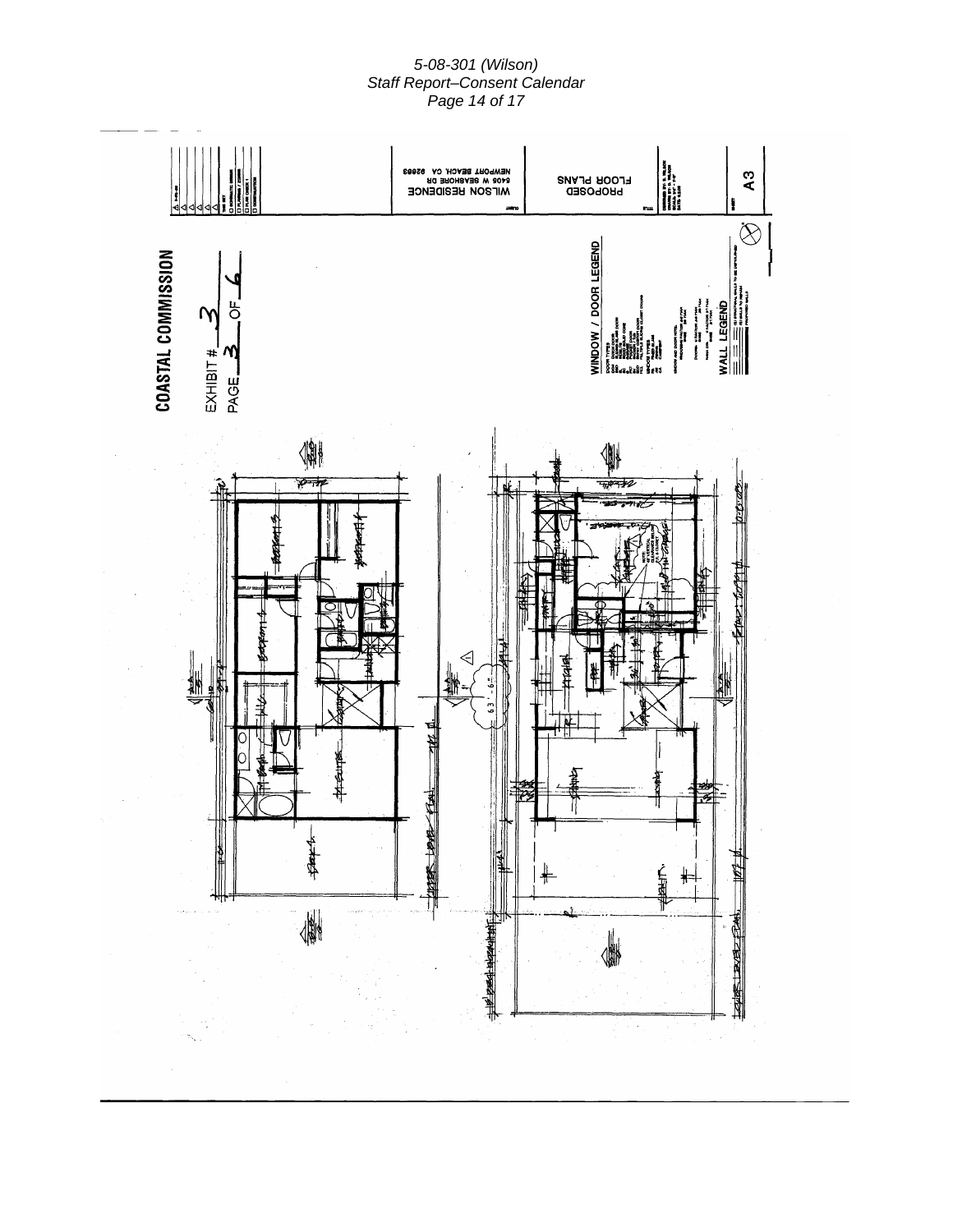#### *5-08-301 (Wilson) Staff Report–Consent Calendar Page 15 of 17*

![](_page_14_Figure_1.jpeg)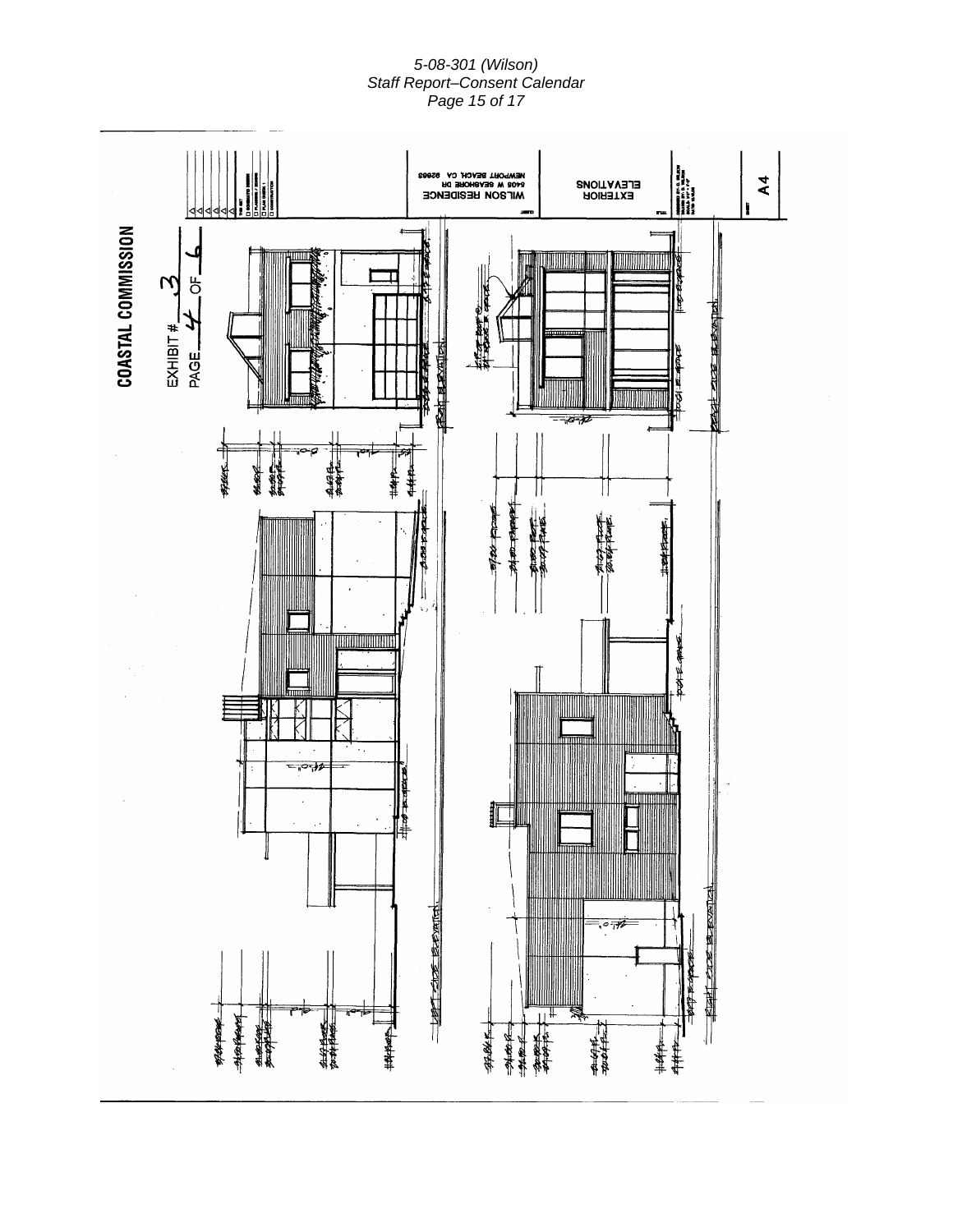#### *5-08-301 (Wilson) Staff Report–Consent Calendar Page 16 of 17*

![](_page_15_Figure_1.jpeg)